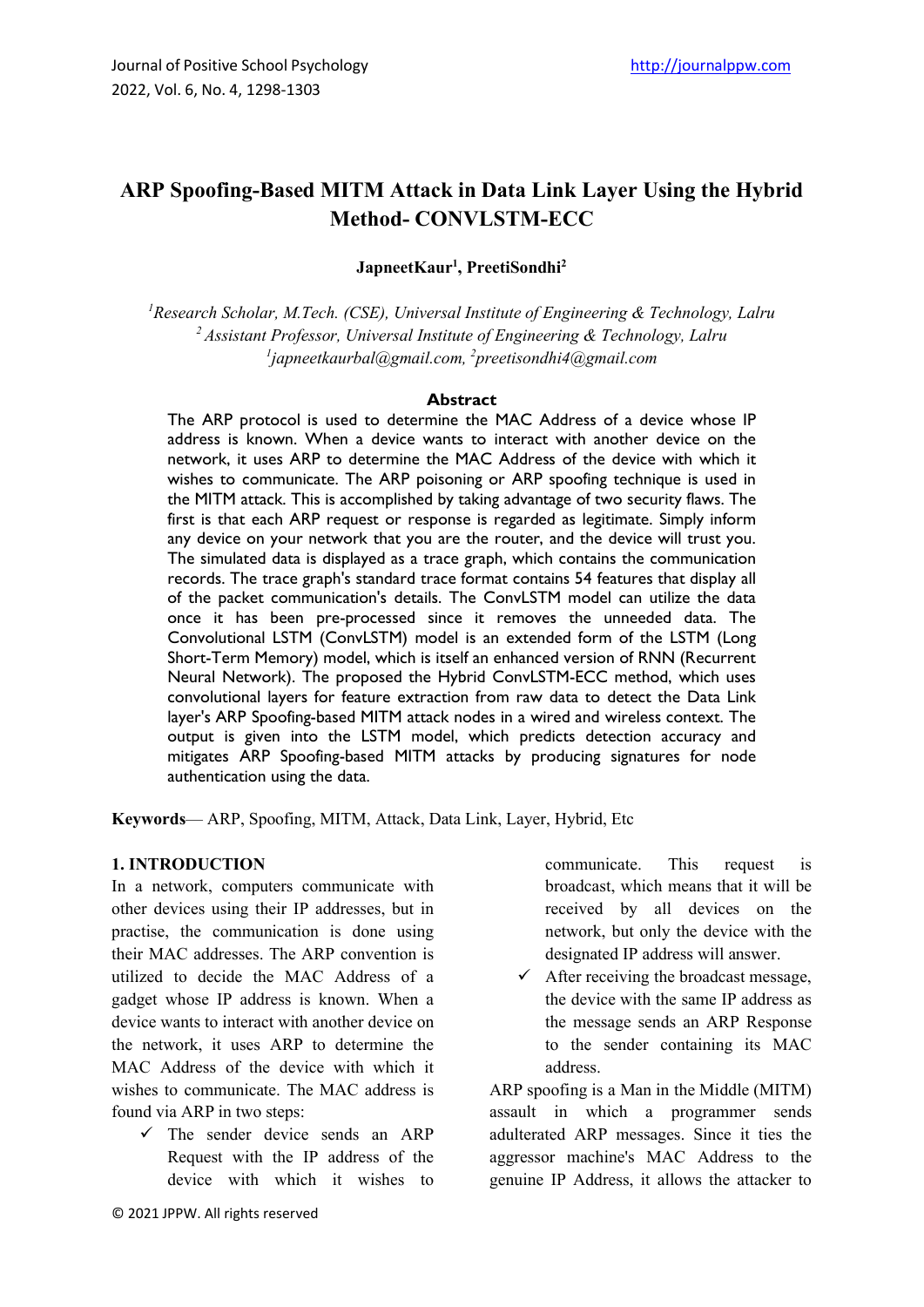pose as a valid user. The attacker will now get communications meant for the legitimate IP Address once the MAC Address has been connected. ARP Spoofing also allows the attacker to intercept, change, and discard incoming messages. ARP spoofing is only possible on IPv4 addresses with 32 bits, not IPv6 addresses. However, because most of the internet still uses IPv4, it is frequently utilised. **1.1 ARP Spoofing Man in the Middle Attack (MITM)**

One of the most unsafe and effective assaults in an organization is a man-in-the-center (MITM) assault. It can only be done once you've established a network connection. It can be used to redirect packet traffic from any client to your device. This implies that each packet transmitted to or from the client will have to transit via your device, and you'll be able to read those packets because you know the network's password and key. Because it's so difficult to defend against, this attack is extremely effective. The ARP poisoning or ARP spoofing technique is used in the MITM attack. This is accomplished by taking advantage of two security flaws. The first is that each ARP request or response is regarded as legitimate. Simply inform any device on your network that you are the router, and the device will trust you. The second security concern is that clients can receive replies even if they did not initiate the request. The Address Resolution Protocol (ARP) is an organization correspondence convention that permits network interchanges to arrive at a particular organization gadget. ARP changes over Internet Protocol (IP) locations to Media Access Control (MAC) addresses and the opposite way around. ARP is generally commonly utilized by gadgets to speak with the switch or entryway that permits them to interface with the Internet. Has keep an ARP store, which is a table that maps IP locations to MAC addresses, and use it to associate with network objections. On the off chance that a host doesn't have the foggiest idea about the MAC address for a given IP address, it conveys an ARP demand parcel, which asks

different machines on the organization for the MAC address.

# **2. REVIEW OF THE LITERATURE**

**PrernaArote and K. V. Arya (2015)**  Poisoning the Address Resolution Protocol (ARP) is the beginning stage for modern LAN attacks, for example, disavowal ofadministration (DOS) and Man-In-The-Middle (MITM) (MITM). The way that ARP is stateless has a direct impact on network security standards, particularly Ethernet security. The proposed detection mechanism starts with the Central Server sniffing network traffic (CS). Then CS sends a trap ICMP ping packet, analyses the answer for ICMP replies, and successfully finds the attacker. A voting procedure is utilised to elect legitimate CS to forestall ARP harming over a unified framework. CS successfully forestalls ARP harming while at the same time keeping up with framework speed by approving and adjusting IP, MAC > pair passages staying in has store tables. Our strategy depends on the ICMP convention. To recognize and forestall MITM based ARP harming, a democratic procedure with in reverse similarity, minimal expense, low traffic, and simplicity of arrangement is presented.

**Min Song, Jaedong Lee, Young-SikJeong, Hwa-Young Jeong, Jong Park (2014)**  Despite its benefits, pervasive figuring is defenseless against an assortment of goes after and security issues. To build enhanced and safer universal conditions, security worries in the pervasive organization are required. The  $location$  goal convention  $(ARP)$  is convention for deciding the IP address of an organization card and its actual location. ARP is intended to work in a wide range of situations. However, because it is designed without security protections against malicious assaults, an attacker can use ARP spoofing to impersonate another host or obtain access to sensitive information. In this research, we offer a new routing trace-based detection scheme for ARP spoofing attacks that can be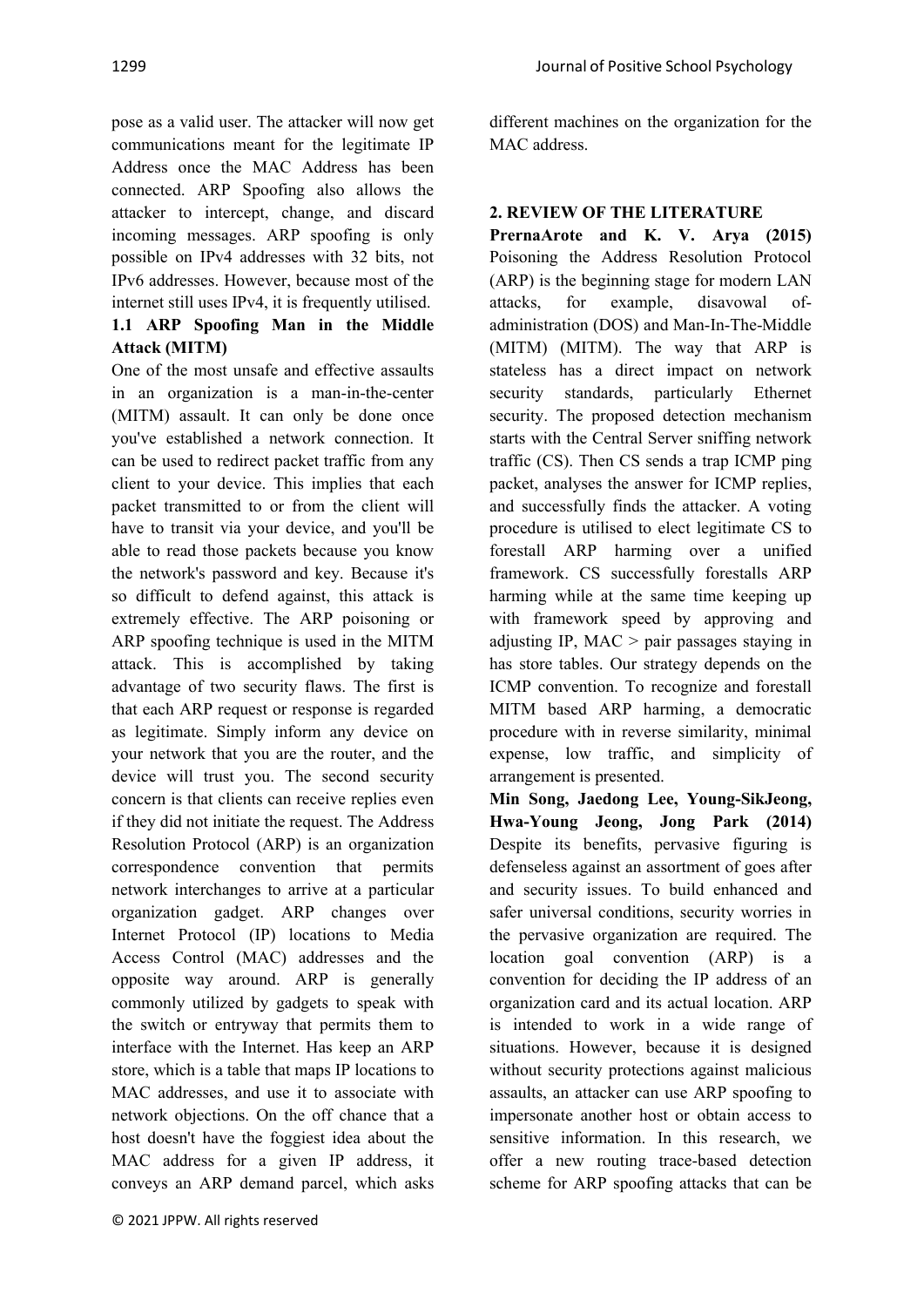utilised to secure the internal network. The change of network movement path can be found by tracing routing. Because the suggested solution does not change the ARP protocol, it ensures excellent consistency and compatibility. It is also basic and stable, as it doesn't utilize an intricate calculation or put extra strain on the PC framework.

**AbhishekSamvedi, SparshOwlak, and V.K. Chaurasiya (2014)** an enhanced secure address resolution system is provided in this study, which prevents ARP spoofing attacks. The proposed attack is a centralised approach to combating ARP spoofing attacks. In the suggested concept, an ARP spoofing attack is prevented by a central server on a network or subnet.

**S. Venkataramulu and ChakuntaRao (2013)**  Most networks prioritise security, and many businesses carry out an extensive security strategy that traverses a considerable lot of the OSI levels, from the application layer to IP security. Nonetheless, one region that is some of the time disregarded is Layer 2 solidifying, which can leave the organization helpless against various attacks and splits the difference. The planning of an IP address to a MAC address is known as the location goal convention (layer 3 to layer2 planning). Since ARP doesn't give a verification system to inbound solicitation parcels, any client can fake an ARP message containing vindictive data to harm the objective host's ARP reserve. Man-in-the-center (MITM), Denial of administration (DOS), cloning assault, meeting commandeering, and numerous other assaults are all feasible on ARP and can make communication insecure.

# **3. OBJECTIVES**

- To examine ARP Spoofing Man in the Middle Attack (MITM).
- To evaluate the hybrid modelDetection Accuracy Ratio and Average Delay perform.

#### **4. RESEARCH METHODOLOGY**

# **4.1 Proposed Hybrid ConvLSTM-ECC Method**

In both wired and wireless networks, a connection is created between the nodes, and traffic is generated. ECC cryptography is a good asymmetric cryptography for data security since it can be used for encryption and decryption. The signature in the packets is an encrypted identity associated with the nodes. The simulated network traffic data is obtained using a trace graph and a time series. Every trace record is represented by a line in the trace graph. The trace record followed the above-mentioned established structures, and it contained 54 features about the communication details.

#### ¸ **The Protocol Methodology**

A simulator is used to evaluate the proposed method. Normal and multicast routing strategies are used to set up wired and wireless networks. The animator is used to visualize the communication. The suggested research looks into the specifics of the packets that are sent between the nodes. In the simulator, the link layer component is responsible for simulating data connection protocols. Though ARP MITM attacks attempt to change the MAC address and IP address pairing of the ARP cache table placed in the Data Link layer, the suggested hybrid method is used in the Data Link layer for the detection of ARP Spoofing based MITM attacks.

¸ **Pre-processing and data collection:** The simulated data is displayed as a trace graph, which contains the communication records. The trace graph's standard trace format contains 54 features that display all of the packet communication's details. The ConvLSTM model can utilise the data once it has been pre-processed since it removes the unneeded data.

¸ **Convolutional LSTM (ConvLSTM):**  The Convolutional LSTM (ConvLSTM) model is an extended form of the LSTM (Long Short-Term Memory) model, which is itself an enhanced version of RNN (Recurrent Neural Network). RNNs retain a lot of prior knowledge for a short period of time, making training more difficult for particular applications. Furthermore, RNN does not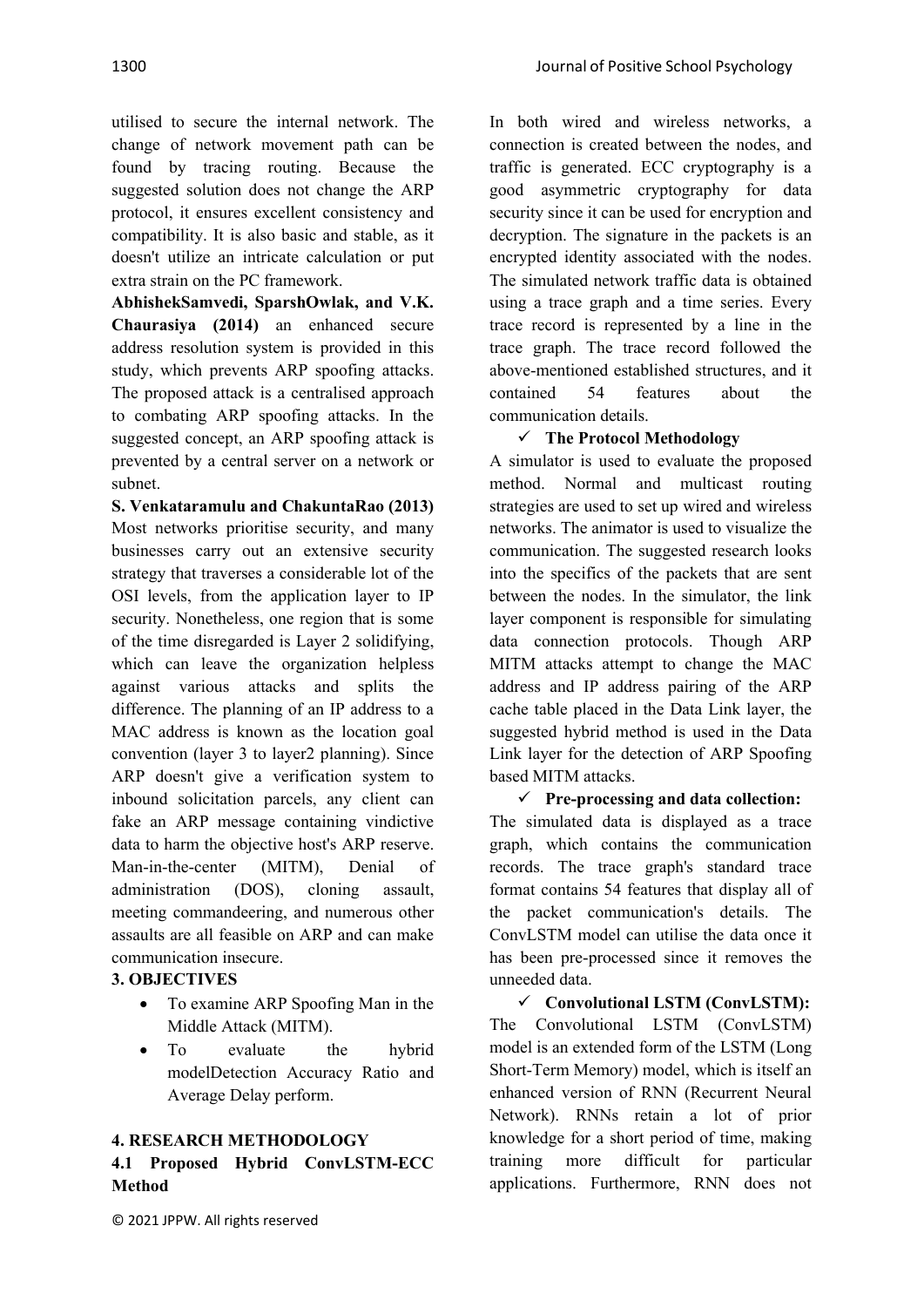simulate long-term dependencies, which led to the development of LSTM. By substituting memory cells for the hidden layers of RNNs, LSTMs may learn long-term dependencies, overcoming RNN's limits.



*Figure 1: Architecture of ConvLSTM*

### **5. RESULT AND DISCUSSION**

A simulated environment is used to test the hybrid model. The ns2 simulator is employed. ns2 is a free open-source tool for designing and simulating several types of networks, including WANET, MANET, and others. The suggested hybrid method outperformed the current GMRARP-AES-RSA methods in terms of detection accuracy. Several

$$
DR = \frac{TP}{TP + FN}
$$

publications have utilised different ways to identify and mitigate ARP Spoofing-based MITM attacks.

### **5.1 Detection Accuracy Ratio**

The proportion of True Positive cases to complete positive examples is the Detection Accuracy. Figure 2 depicts the detection ratio results, with values listed in Table 1.



*Figure 2: Accuracy Detection Ratios*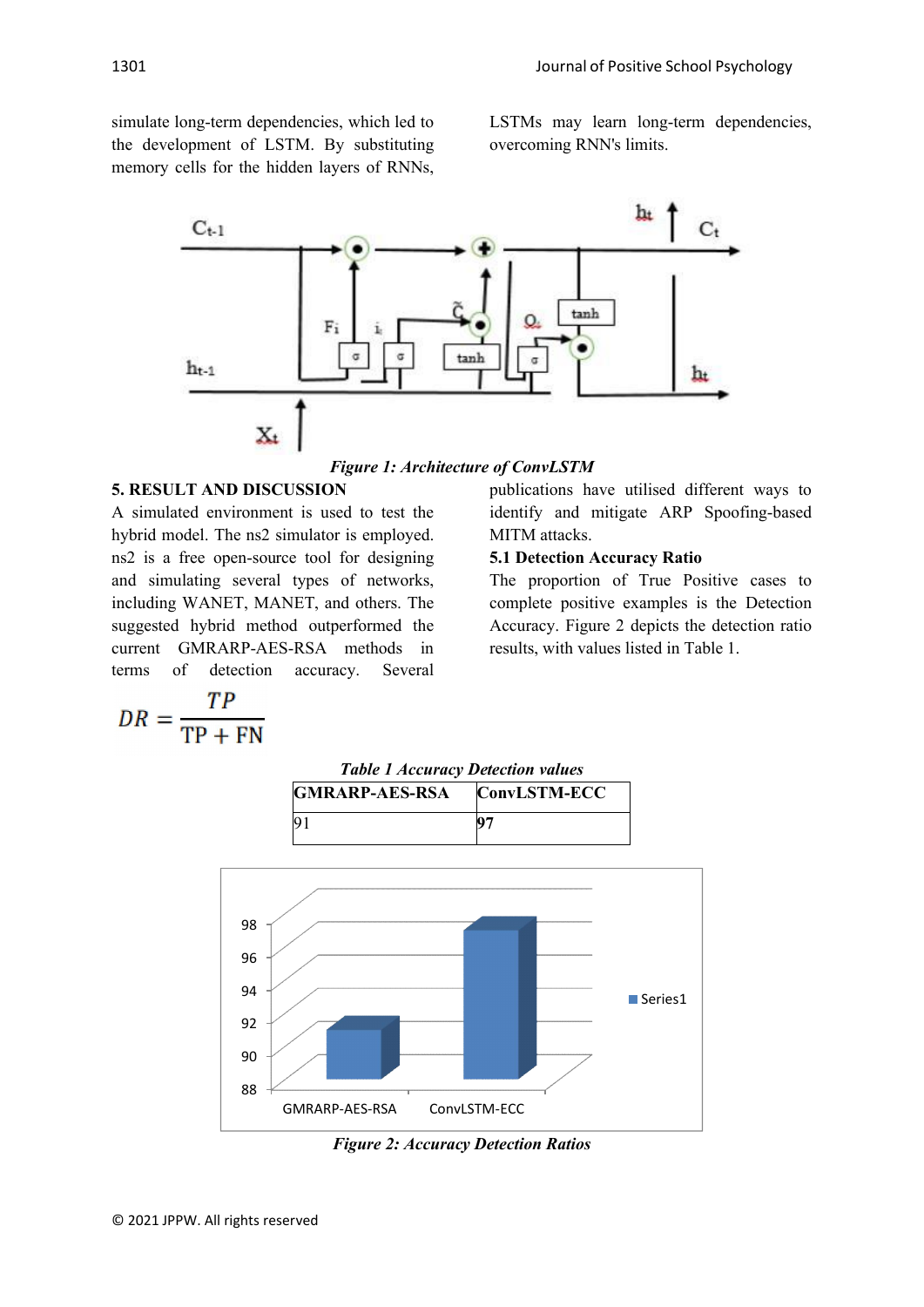# **5.2 Average Delay**

The time it takes for packets to arrive at their destination is known as average delay. Furthermore, finding routes and queuing packets for transmission takes time. As a result, it only counts packets that make it to

their intended destination. It demonstrates increased performance when the average delay results are minimal. Figure 3 depicts the average delay for the various models. Figure 3 plots the simulated results for ConvLSTM-ECC from 0.000s to 15.000s simulation time, while Table 2 lists the data.

| $Average$ $Delay =$ | Total number of arriving time $-$ Total number of sending time |
|---------------------|----------------------------------------------------------------|
|                     | <b>Total number of Packets</b>                                 |

| Table 2 Average Delay values               |                  |     |  |
|--------------------------------------------|------------------|-----|--|
| <b>GMRARPProposed:</b><br><b>Existing:</b> |                  |     |  |
| <b>AES-RSA</b> (bps)                       | <b>ConvLSTM-</b> | ECC |  |
|                                            | (bps)            |     |  |
| 55                                         | 31               |     |  |
| 57                                         | 33               |     |  |
| $\overline{80}$                            | 76               |     |  |
| 103                                        | 97               |     |  |
| 120                                        | 103              |     |  |
| 143                                        | 125              |     |  |
| 168                                        | 161              |     |  |



# *Figure 3: Average Delay*

The proposed hybrid ConvLSTM-ECC method employs Convolutional Long Short-Term Memory (LSTM) to predict the detection of ARP Spoofed nodes in the wireless network based on the characteristics of the ARP MITM attack, and then employs Elliptical Curve Cryptography (ECC) to mitigate the nodes by providing authentication between them.

# **6. CONCLUSION**

The suggested hybrid method improves detection accuracy while reducing calculation time without sacrificing service quality, and it outperforms the current method. MITM Resistant Address Resolution Protocol-Advanced Encryption Standard-Rivest Shamir Algorithm-Generalized MITM Resistant Address Resolution Protocol-Advanced